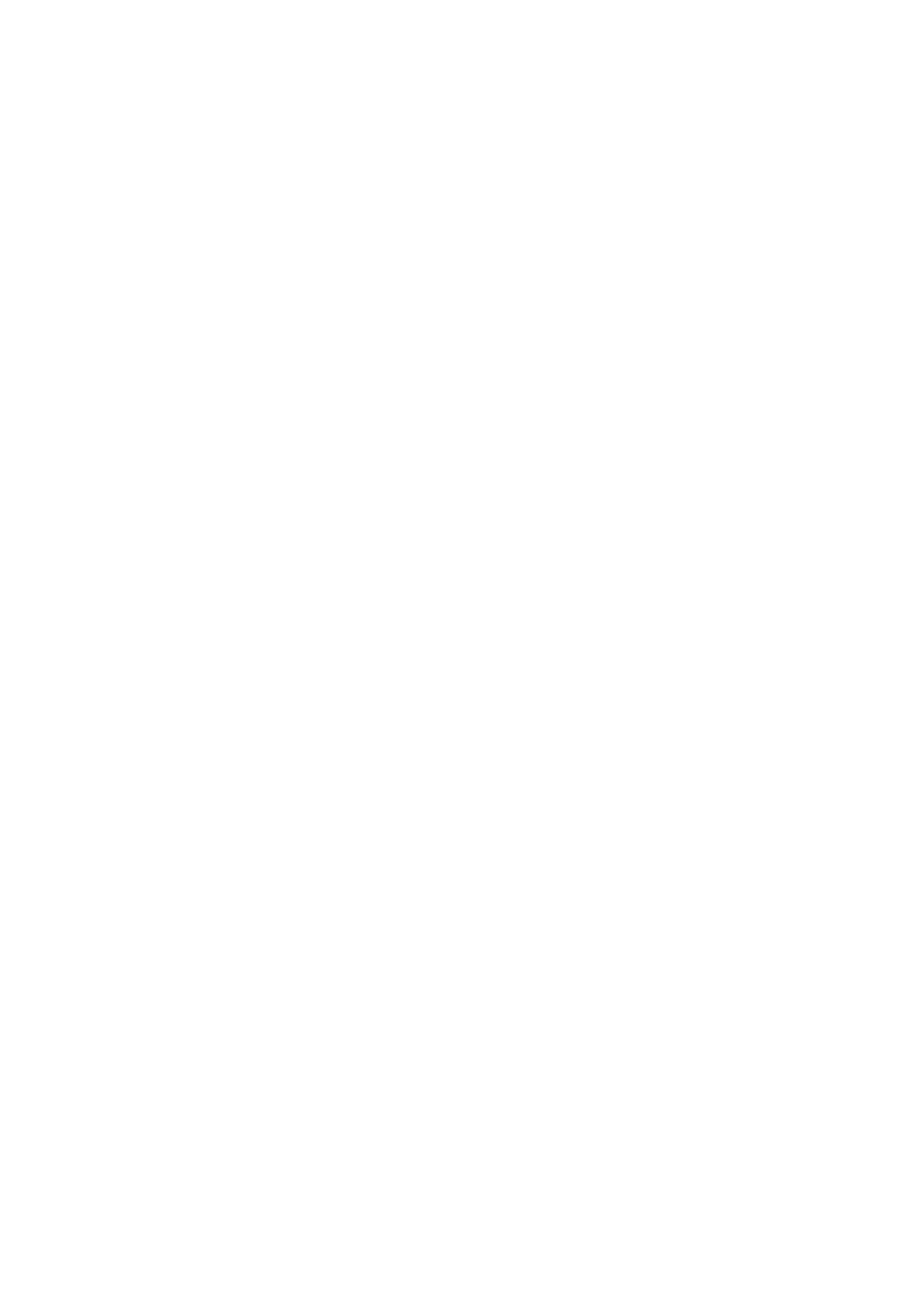# Table of Contents

## **CHAPTER 1**

| $\mathbf{2}^{\prime}$      |
|----------------------------|
| $\overline{2}$             |
| 3<br>3<br>5<br>5<br>5<br>6 |
|                            |
|                            |

### **CHAPTER 3**

| WHAT IS A GATE ACCESS REPORT        |    |
|-------------------------------------|----|
| HOW TO RUN A GATE ACCESS REPORT     |    |
| WHAT IS A TELEPHONE USAGE REPORT    |    |
| HOW TO RUN A TELEPHONE USAGE REPORT | 10 |
| WHAT IS A COMPLEX AUDIT REPORT      | 11 |
| HOW TO RUN A COMPLEX AUDIT REPORT   | 11 |
| SUPERVISOR CODES                    | 12 |
|                                     |    |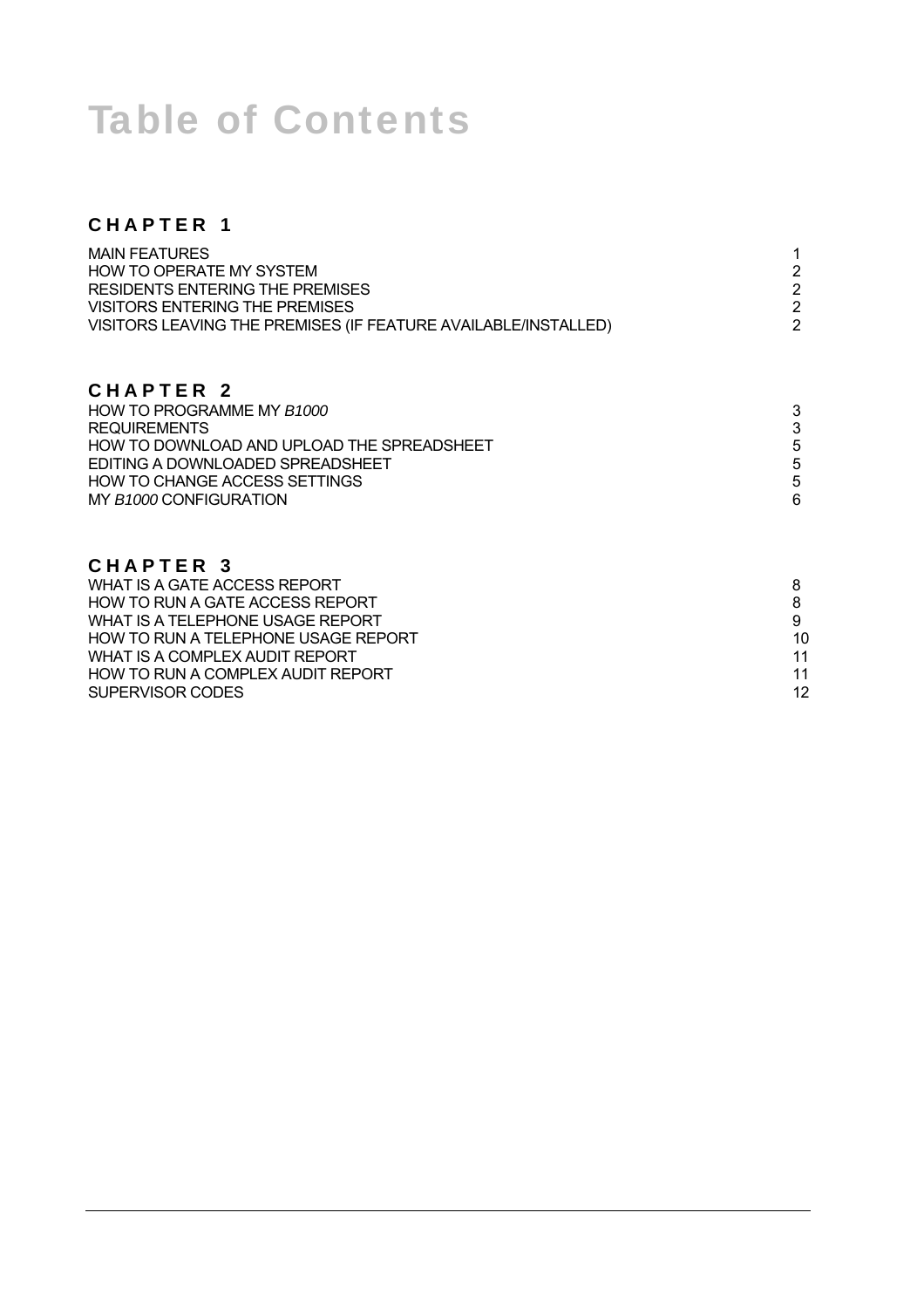# Chapter 1

# INTRODUCTION

he *B1000* Access Control System is designed to provide resident/visitor access control for multi-unit dwelling establishments. This manual highlights the features and operation of the *B1000* Access control system to ensure that you, the user, get the most from your system. Programming and maintenance is explained, but in the event of a product malfunction, you are advised to contact your local *B1000* distributor.  $T_{\rm e}^{\rm h}$ 

## **MAIN FEATURES**

A key feature of the *B1000* Access Control System is that it operates on the cellular networks, making the installation a faster and easer process. The system has remote programmability via a secure website, giving you more flexibility and ease in maintenance and allows for three numbers to be programmed per resident. With the ability to set an online talk and ring time the complex reduces the monthly cost of the cellular bill.



On a *B1000* Access Control System 220 v is the primary power source, however a 12v battery is supplied with the system. The system comes standard with a built in charger to maintain the battery. The *B1000* System is programmed to shutdown when low voltage is detected in order to protect the battery and charger.

The system is encased in plastic and properly earthed, making the system safe in installation and use. With a large LCD back lit display and bright LED's in the housing the system is well lit.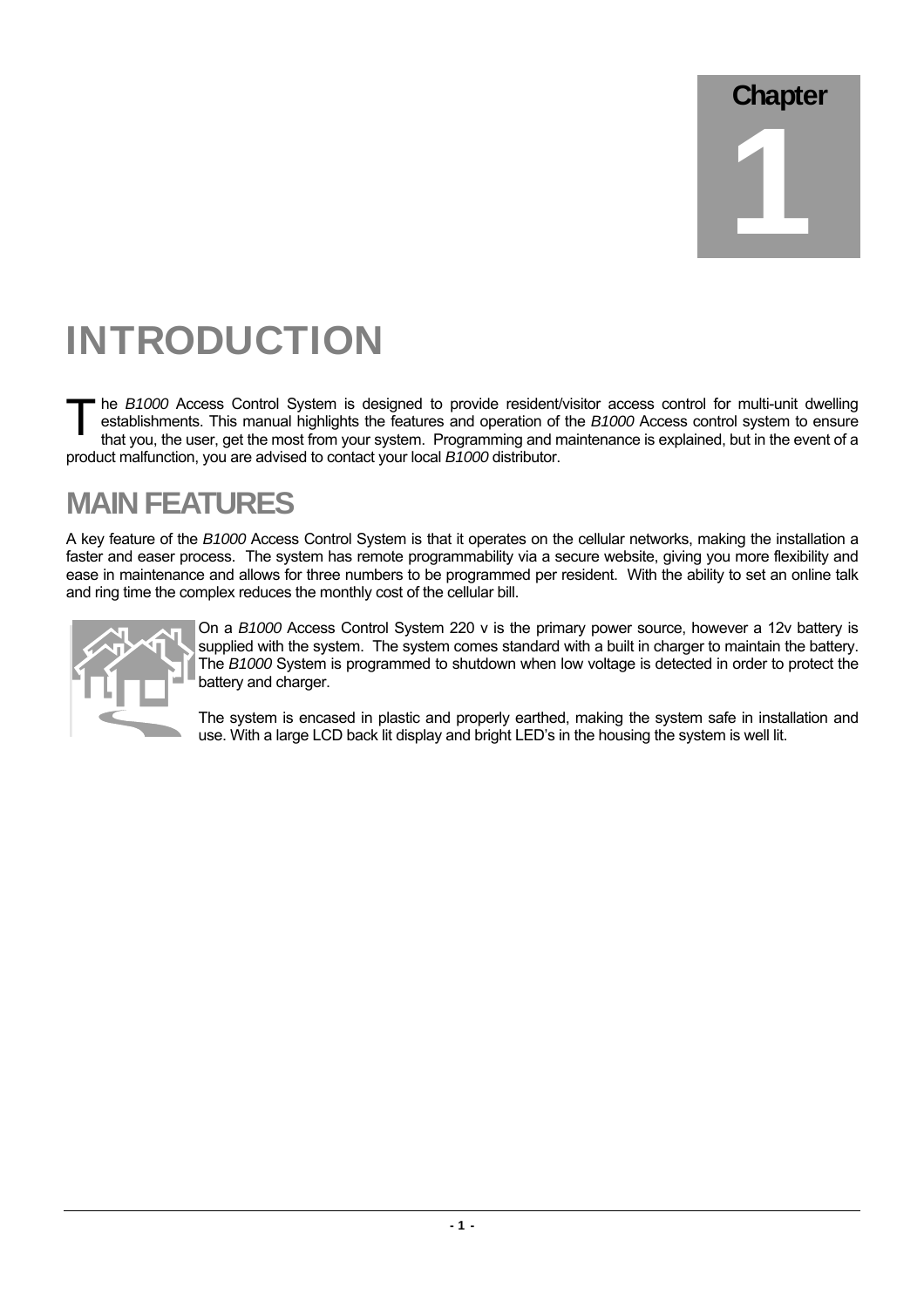## **HOW TO OPERATE MY SYSTEM**

#### **RESIDENTS ENTERING THE PREMISES**

In most cases residents will open their gates via a remote control transmitter unless another procedure is used at the complex.

#### **VISITORS ENTERING THE PREMISES**

Visitors must stop next to the *B1000* gate station and enter the resident's unit number e.g. – the resident lives at number 27, the visitor enters "27". If however the complex wishes to use a dialling code instead of the resident unit number it is the responsibility of the resident to inform their visitors as to what to enter on the *B1000* unit.

If only one number is programmed for a unit, the *B1000* will call that phone number directly. If however you have programmed more than one telephone number per unit, the *B1000* will display a choice of those numbers for the visitor to select. If the visitor selects a number that is engaged or is not answered by the resident the visitor must re-enter the resident number and choose an option as per below.

- The visitor must select (1) HOM or (2) MR or (3) MRS. The *B1000* will then dial the telephone number.
- The visitor must select (1) JS or (2) BS. The *B1000* will then dial the telephone number.

The resident has a set number of seconds in which to answer the incoming call (this is a default of 45 seconds and can be set to your specifications). On answering the incoming call, a normal conversation may take place. This call can be restricted to a period of time (default 45 seconds, this can be changed as per your specifications). Should the resident decide to admit the caller/visitor, he/she must press 9 on their telephone. At this point the *B1000* automatically sends a signal to the gate motor to open. After a short period the gate motor will close automatically. The period of time can be programmed as per your specifications.

#### **VISITORS LEAVING THE PREMISES (IF FEATURE AVAILABLE/INSTALLED)**

The resident must phone the *B1000* gate station's telephone number, allow ringing for a few seconds and then dropping the call. This will activate the visitors exiting procedure for a period of 5 minutes (this is default and can be set according to your specifications). The visitor then drives over the loop, pushes the exit button or enters a pin number into the keypad (depending on what has been installed) and the gate will open. After the 5-minute period the loop is de-activated and will not open the gate until once again triggered by a telephone call.

If you wish to make any changes to the default times, please discuss this with your installer or contact your local *B1000* distributor.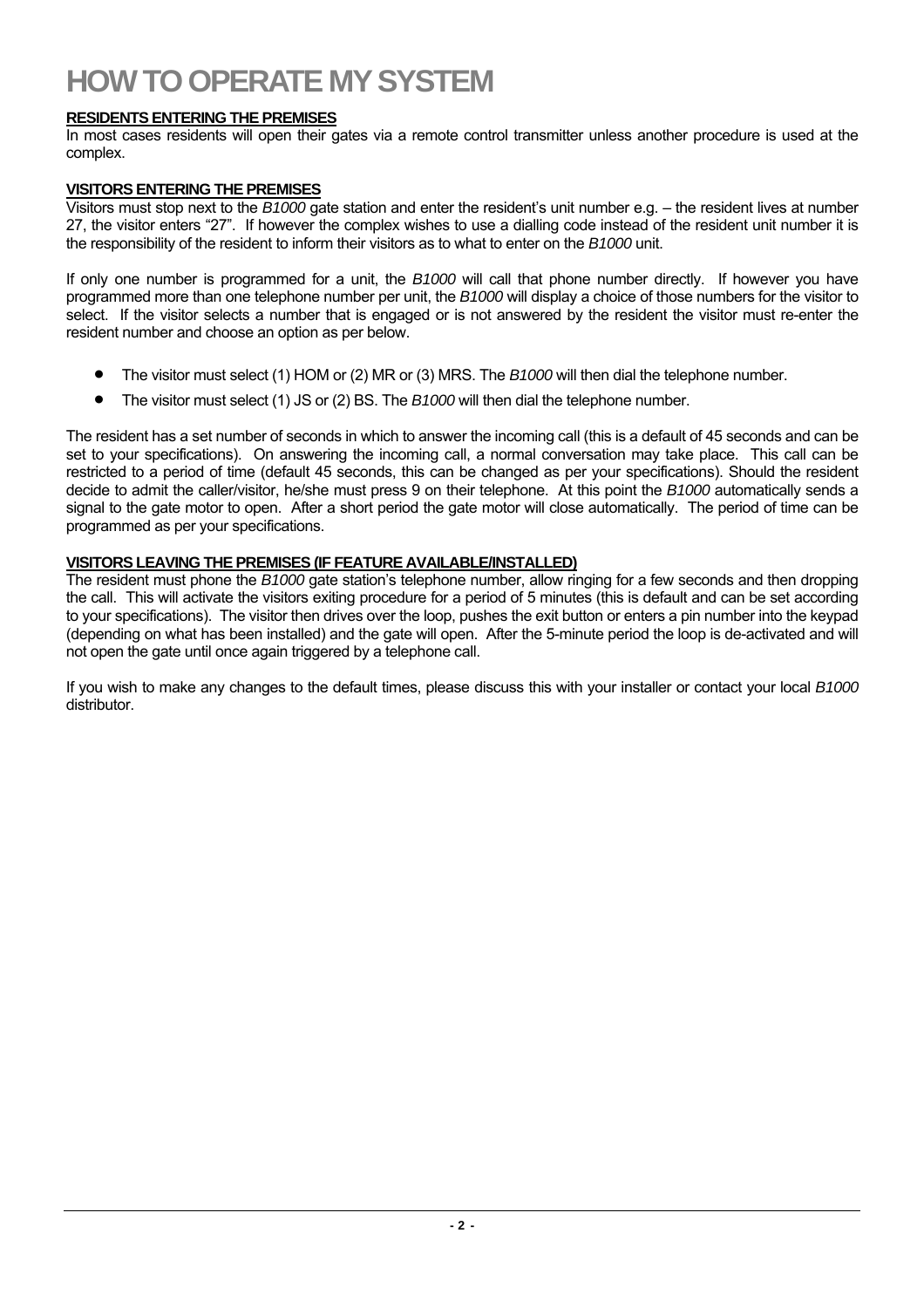# **Chapter** 2

## **HOW TO PROGRAMME MY** *B1000*

#### **REQUIREMENTS**

- Access to the Internet
- Internet explorer or Mozilla Firefox
- **D** Microsoft Excel or equivalent
- *B1000* Hardware correctly installed and wired

Open your Internet explorer and go to the *B1000* website www.comb-communications.com).

| <b>COMMUNICATIONS</b> |                                                                                                                                                                                      | Tue Aug 12 17:40:34 GMT+02:00 200<br>Not logged in |
|-----------------------|--------------------------------------------------------------------------------------------------------------------------------------------------------------------------------------|----------------------------------------------------|
|                       | Logon to Comb Communications<br>Logon Attempts: 0<br>User Name<br>Password                                                                                                           | Log On                                             |
|                       | Logon<br>How it works<br>In this example the registered password is Password1<br>Example Password<br>$\circ$                                                                         |                                                    |
|                       | The following is requested:<br>$\overline{\mathbf{2}}$<br>5<br>6<br>7<br>з<br>4<br>P<br>d<br>You have to enter<br>Please be advised that the characters required are case sensitive. |                                                    |

HOW TO LOG ON Enter your username in the username slot (this is usually your email address). Enter only the letters of your password that there is an open block for. As you can see above the first block is open, followed by the fifth, sixth and the last block. Therefore if you were using Password1 as your password you would enter only P, w, o and 1 and then click on the Logon button.

Once logged onto the Comb Communications website you will need to activate the complex that you would like to make changes to. Push the ▼ button and select the complex. Once you have selected the complex push the activate button.

You will notice that the layout of the website has changed and there is now a menu on the left hand side of the screen as in the picture on the following page. This menu is how you will navigate around the website and access the various features the *B1000* website has to offer.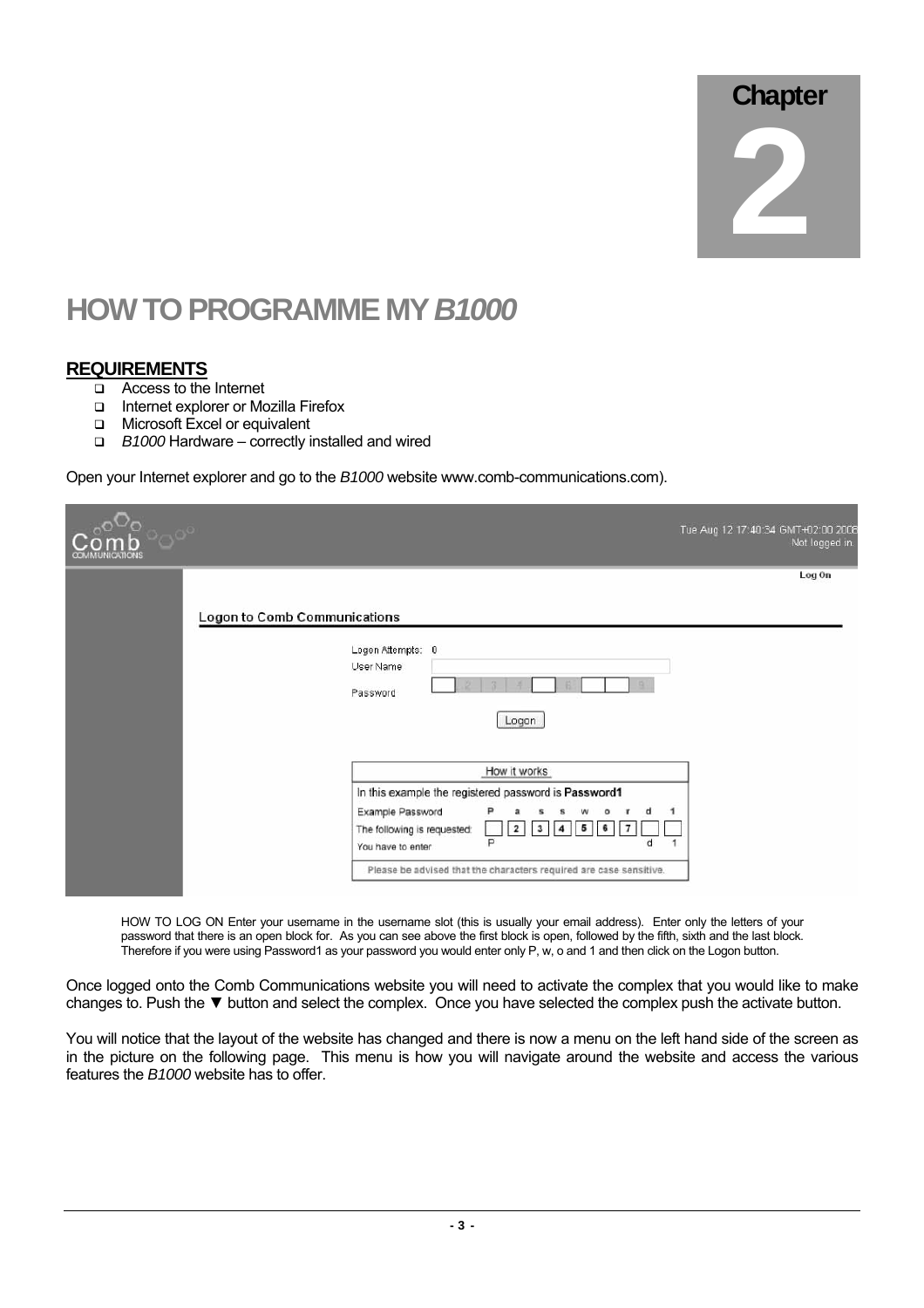

As you can see in the above picture there is a board in the Keep Demo complex, this page shows you the last time the system connected to the server as well as weather there any updates that have been made on the website and not yet downloaded to the *B1000* system.

You will notice that there are two main headings, Edit and Report. Under the Edit heading you have Phone List, Spreadsheet and Access Settings. Under the Report heading you have Gate Access, Complex Audit and Phone Usage. To make changes to the numbers programmed in the *B1000* unit click on Phone List.

This will bring up the Telephone numbers for the various units in the complex. To edit these numbers you simply click on either the contact name, telephone number or initial that you would like to edit and type your edit in the associated slot. The initial that is entered in this Phone List is what will appear on the *B1000* screen when the visitor pushes the resident number.

| <b>COMMUNICATIONS</b>                   |                |                               |            |            |                                |                | Tue Aug 12 17:46:12 GMT+02:00 2008 | Logged in as Guest Guest. |
|-----------------------------------------|----------------|-------------------------------|------------|------------|--------------------------------|----------------|------------------------------------|---------------------------|
| <b>Keep Demo Unit</b><br>Change Complex |                | <b>Edit Telephone Numbers</b> |            |            |                                |                | Log Off   Help   News   Version    |                           |
|                                         |                | Code Contact                  | Tel 1      | Initial    | Tel 2                          | Initial        | Tel 3                              | Initial                   |
| - Phone List                            |                | keep                          | 0118050175 | <b>KEP</b> | 0837846360                     | GW             | 0795289199                         | BK                        |
| Spreadsheet<br>$-Mv = 1000$             | 2              | New Number                    | 0116992400 | <b>CEN</b> | 0118050174                     | N <sub>2</sub> |                                    |                           |
| -Access Settings                        | 3              | b                             | 0795289199 | B          |                                |                |                                    |                           |
| <b>Report</b>                           | 4              | h                             | 0795289199 | B          |                                |                |                                    |                           |
| Gate Access<br>Complex Audit            | 5              | b                             | 0795289199 | B          |                                |                |                                    |                           |
| -Phone Usage                            | 6              |                               | 0795289199 | B          |                                |                |                                    |                           |
|                                         | 7              | b                             | 0795289199 | B          |                                |                |                                    |                           |
|                                         | 8              | o                             | 0118050175 | $\circ$    |                                |                |                                    |                           |
|                                         | $\overline{9}$ | ٥                             | 0118050175 | $\circ$    |                                |                |                                    |                           |
|                                         | 10             |                               |            |            |                                |                |                                    |                           |
|                                         |                |                               |            |            | Page 1 [Resident Code: 1 - 10] | $\checkmark$   |                                    | Save                      |

As you can see in the picture above, resident number 1 has two numbers programmed, one for KEP and the other for GW. This will bring up (1) KEP and (2) GW for the visitor when number 1 is entered on the *B1000* gate station. Once you are satisfied with the changes that you have made click on the Save button on the bottom right corner and all changes made will be saved.

This method of programming is suggested for ongoing maintenance of telephone numbers.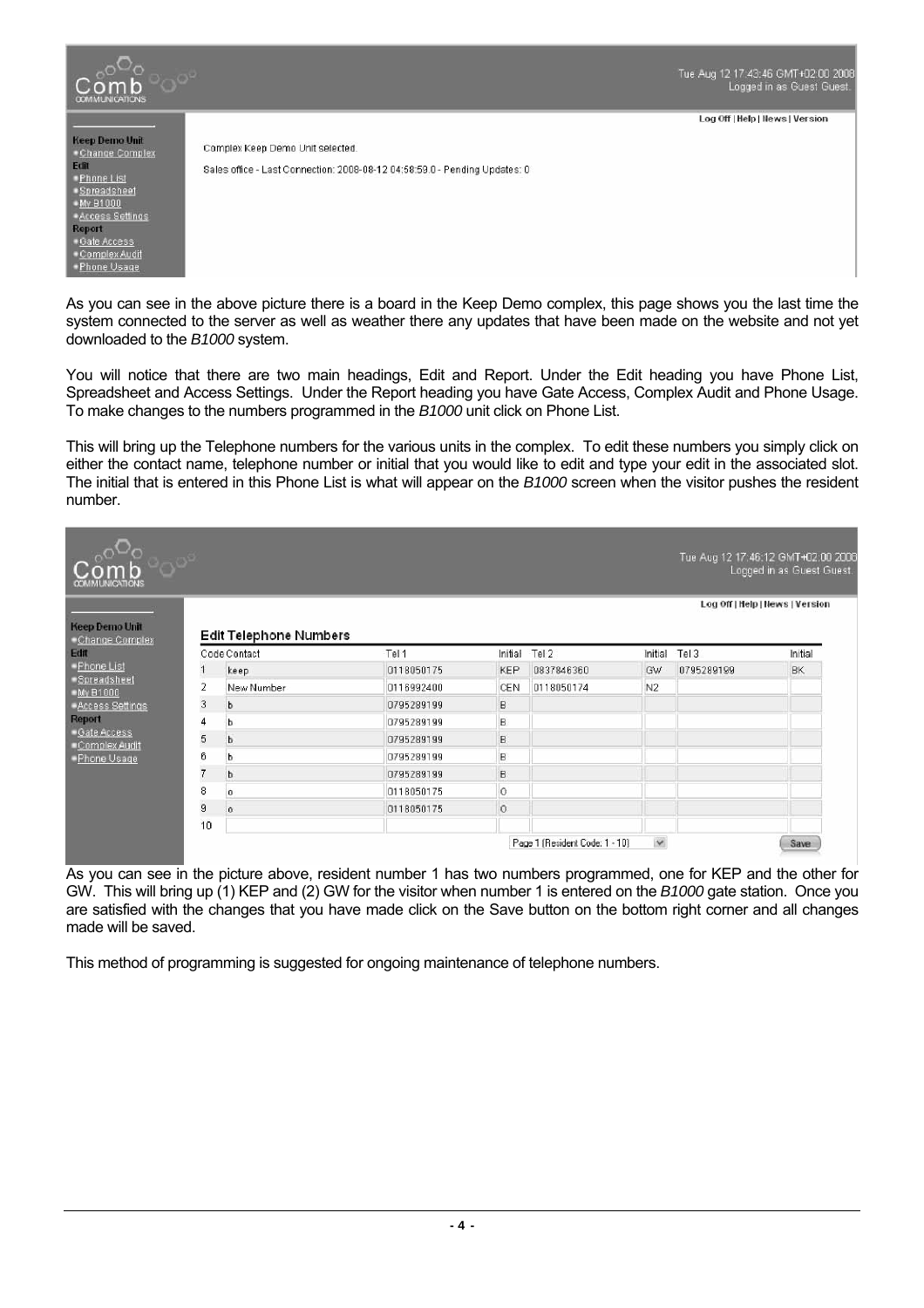#### **HOW TO DOWNLOAD AND UPLOAD THE SPREADSHEET**

A spreadsheet is a complete list of numbers programmed into the *B1000* unit. As with the Phone list editing, select the complex that you would like to download a spreadsheet for. Once you have activated the complex click on Spreadsheet in the left hand menu. You will see at the top of the page that has just opened that there is a yellow box, click on the "click here" option.

| 1              | To Download the Spreadsheet                                                                      |  |
|----------------|--------------------------------------------------------------------------------------------------|--|
| 2 <sup>2</sup> | Edit the Spreadsheet on your computer                                                            |  |
|                | 3 Press the Browse button to Find the Spreadsheet, then press<br>upload to send it to the server |  |
|                |                                                                                                  |  |

Once you have saved the spreadsheet to your hard drive on your computer you can now log off of the Internet and edit the telephone numbers (see editing a downloaded spreadsheet). To upload the changes made on the spreadsheet, log back into the Comb Communications website, activate the complex and select the spreadsheet option. In the yellow box click on the Browse… button and locate the saved spreadsheet on you computer. You will now see in the box to the left of the Browse button the name of your spreadsheet, click on the Upload button to upload the spreadsheet to the complex. This will now forward you to a new window, which should display that it has uploaded successfully.

If there are any errors with the spreadsheet it will give you an error page. Where you will need to download the spreadsheet, as before, check the errors and correct them. Once you have corrected all the errors you can re upload the spreadsheet.

If you have any green triangles in the top left corner of a cell, you need to turn off error checking in your Excel settings.

This method of programming is suggested for the initial setup of the complex.

#### **EDITING A DOWNLOADED SPREADSHEET**

Once you have downloaded the spreadsheet to your computer, open the file that you have saved. This file will open in Microsoft excel. Do Not make any changes to the text written in black at the top of the spreadsheet, if you do it will not upload to the website and will continuously give you errors. To edit the names in the spreadsheet click on the cell that you wish to change and type in the data or correct the existing data.

The unit numbers are on the far left of the spreadsheet followed by the contact person. Each unit is allocated three separate telephone numbers. These telephone numbers require the full dialling code with no spaces. Each telephone number has an initial and this needs to be entered when programming the *B1000*.

## **HOW TO CHANGE ACCESS SETTINGS**

This page gives you the ability to grant or deny access to certain members linked to your complex such as the installer and managing agent. The access setting page shows you who is currently linked to your database and who can access what areas of the website for the complex. By un-ticking the various options next to their name you can stop them from running certain reports, or even editing the complexes telephone numbers. See picture on next page.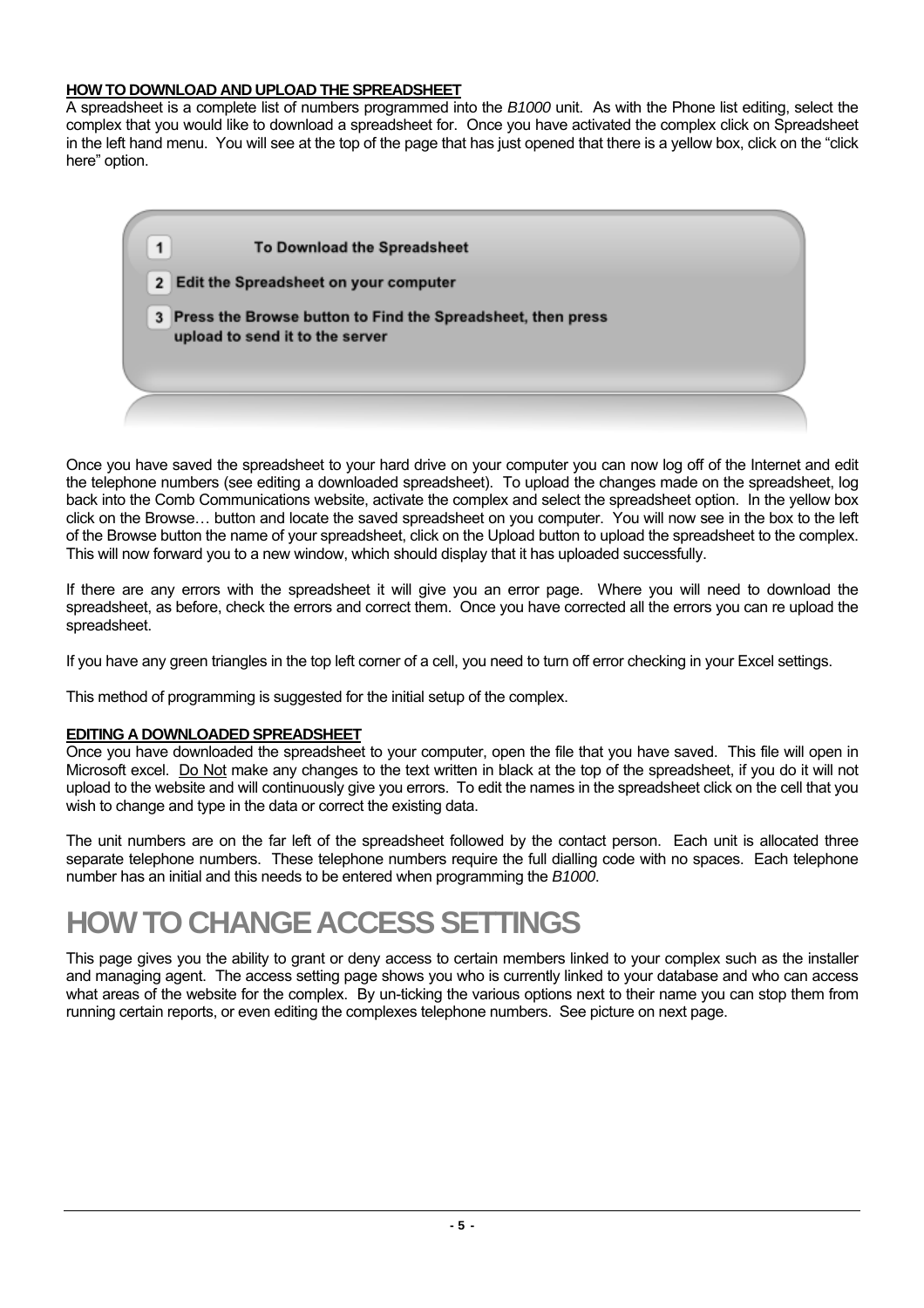These settings are defaulted that all users linked to your complex have full access. The only person able to make changes to these settings would be the person selected by the complex to be their administrator.



## **MY** *B1000* **CONFIGURATION**

In the left hand menu bar, under the Edit heading, click on the My *B1000* option. This will then bring up a screen that allows you to change the configuration of the *B1000* system on a specific gate. If there are multiple units at a complex click on the *B1000* that you would like to make changes to. This will now bring up the configuration of your *B1000* system.

| <b>COMMUNICATIONS</b>                   |                                                        |                           |              | Tue Aug 12 17:59:12 GMT +02:00 20<br>Logged in as Guest Gues |
|-----------------------------------------|--------------------------------------------------------|---------------------------|--------------|--------------------------------------------------------------|
| <b>Keep Demo Unit</b><br>Change Complex | Edit B1000 Intercom Configuration File                 |                           |              | Log Off   Help   News   Version                              |
| Edit<br>· Phone List                    | Intercom Sales office (11BF53A7) modified successfully |                           |              |                                                              |
| ·Spreadsheet                            | Name*                                                  | Sales office              |              |                                                              |
| +My B1000                               | Speaker Vol (VGR)                                      | $-2db - default (64)$     | $\checkmark$ |                                                              |
| -Access Settings<br><b>Report</b>       | Mic Vol (VGT)                                          | +36db - default (64)      | $\checkmark$ |                                                              |
| <b>Gate Access</b>                      | R1 Pulse Time                                          | $1/2$ sec                 | $\checkmark$ |                                                              |
| Complex Audit<br>· Phone Usage          | R <sub>2</sub> Pulse Time                              | $1/2$ sec                 | $\checkmark$ |                                                              |
|                                         | R3 Pulse Time                                          | 5 min                     | $\checkmark$ |                                                              |
|                                         | Action On Incoming Call                                | Free Exit (Default Value) | $\checkmark$ |                                                              |
|                                         | R4 Pulse Time                                          | $1/2$ sec                 | $\checkmark$ |                                                              |
|                                         | R1 DTMF                                                | $\overline{9}$            | $\checkmark$ |                                                              |
|                                         | R <sub>2</sub> DTMF                                    | 6                         | $\checkmark$ |                                                              |
|                                         | R3 DTMF                                                | OFF.                      | $\checkmark$ |                                                              |
|                                         | R4 DTMF                                                | OFF                       | $\checkmark$ |                                                              |
|                                         | Talk Time                                              | 20 sec                    | $\checkmark$ |                                                              |
|                                         | Ring Time                                              | 45 sec                    | $\checkmark$ |                                                              |
|                                         | <b>DTMF</b> Time                                       | 10 sec                    | $\checkmark$ |                                                              |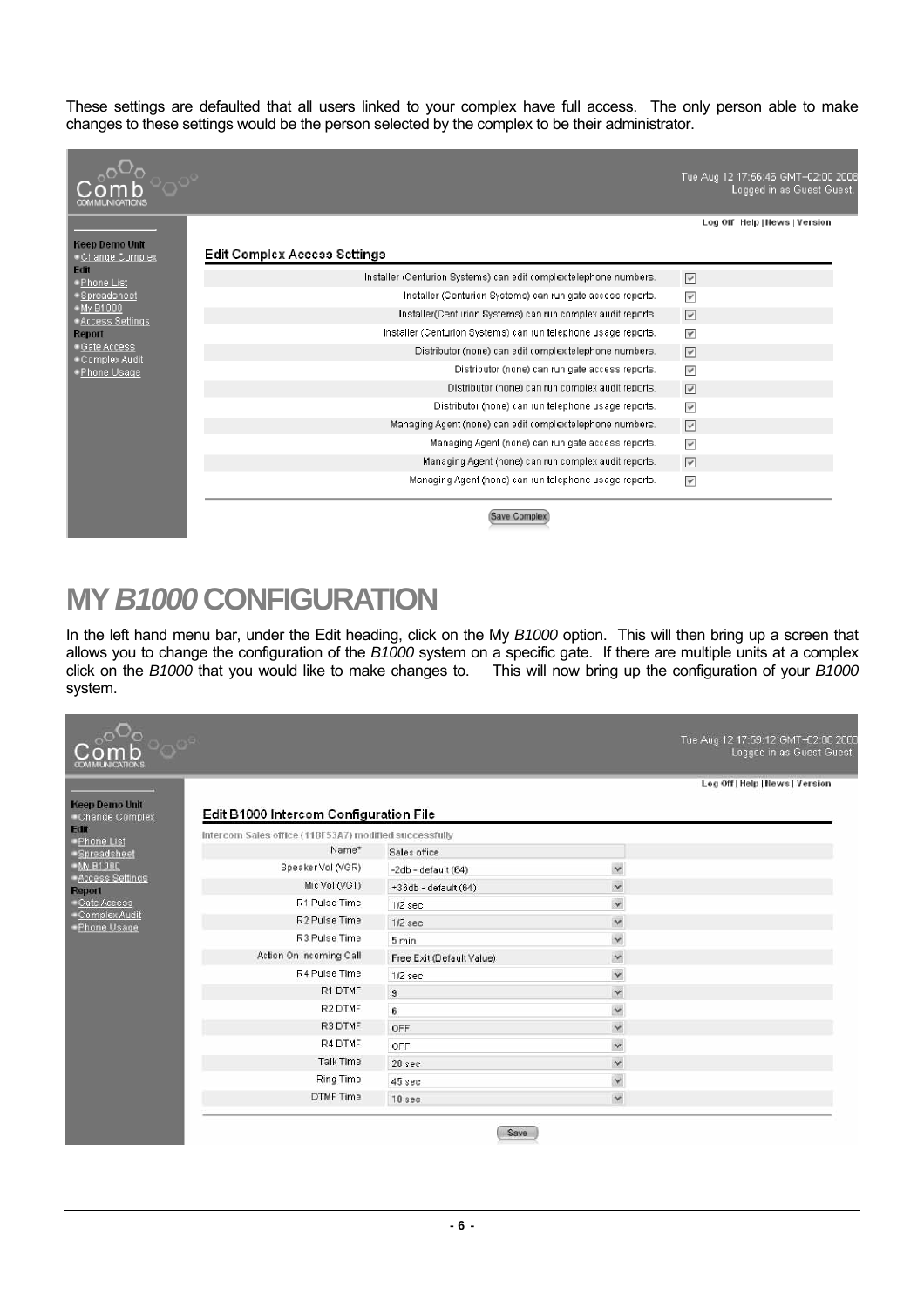As you can see you have a number of different configuration settings, which can be changed. These configuration settings are as follows:

**Name:** This is the name of the *B1000* unit which you can make changes to by simply typing in the new name or editing the current name. This is defaulted to "New field device". It is recommended that you change this if there are multiple gates at your complex.

**Speaker Vol (VGR)**: This is the level, which you would like the volume of the speaker to be. You will notice that there is a drop down menu for you to make your selection on. By clicking on the ▼, you will see the different values for speaker volume.

**Mic Vol (VGT):** This is the db level, which you would like the volume of the microphone to be. You will notice that there is a drop down menu for you to make your selection on. By clicking on the ▼, you will see the different values for microphone volume.

**R1 – R3 Pulse Time:** There are four relays (switches) on the *B1000* board. The pulse time of a relay is the amount of time that the relay needs to switch on, hold the relay open and then switch off. These relays are used to operate various automated devices. For example: gate motors, booms, magnetic locks, strikers etc.

**Relay 1** (R1) is the default option for your main gate operation. This default pulse time is 1/2 sec.

**Relay 2** (R2) is the default option for your pedestrian gate operation. The default pulse time is 1/2 sec.

**Action on incoming call (R3)** There are only two options in this drop down box 1) Free Exit or 2) Guard Call. By selecting the later option the R4 pulse time will be disabled.

**Relay 3** (R3) is the default option for exit installation. The default pulse time is 5 min.

**Relay 4** (R4) is currently a spare relay. The default pulse time is 1/2 sec.

**R1 – R4 DTMF**: To open the gate via your cell phone or land line telephone, a call must be established, you then push a number on the phone and a signal is then sent to the relay. This signal that is sent from the telephone is known as a DTMF code. Each Relay has to have it's own DTMF code in order for the relay to be triggered.

**Relay 1** (R1) is the default option for your main gate operation. The default DTMF code is 9.

**Relay 2** (R2) is the default option for your pedestrian gate operation. The default DTMF code is 6.

**Relay 3** (R3) is the default option for exit installation. This relay does not use a DTMF code as dialling the *B1000* cell phone number triggers this relay.

**Relay 4** (R4) is currently a spare relay. As this relay is spare there is no default DTMF code.

You will notice that there is a drop down menu for you to make your selection on. By clicking on the ▼, you will see the different values for the Relays DTMF code, only number 0 – 9 can be selected.

#### **NB!**

**Ensure that if you make any changes to any of the DTMF codes in this selection that you are not configuring two gates to trigger on the same DTMF code.** 

**Talk Time:** This is the duration of time that a visitor is able to have a conversation with a resident before the *B1000* system terminates a call.

**Ring Time:** This is the duration of time that a call will ring for before displaying "No answer". You will notice that there is a drop down menu for you to make your selection on.

**DTMF Time:** This is the duration of time that the visitor can still talk to the resident after the gate has been opened.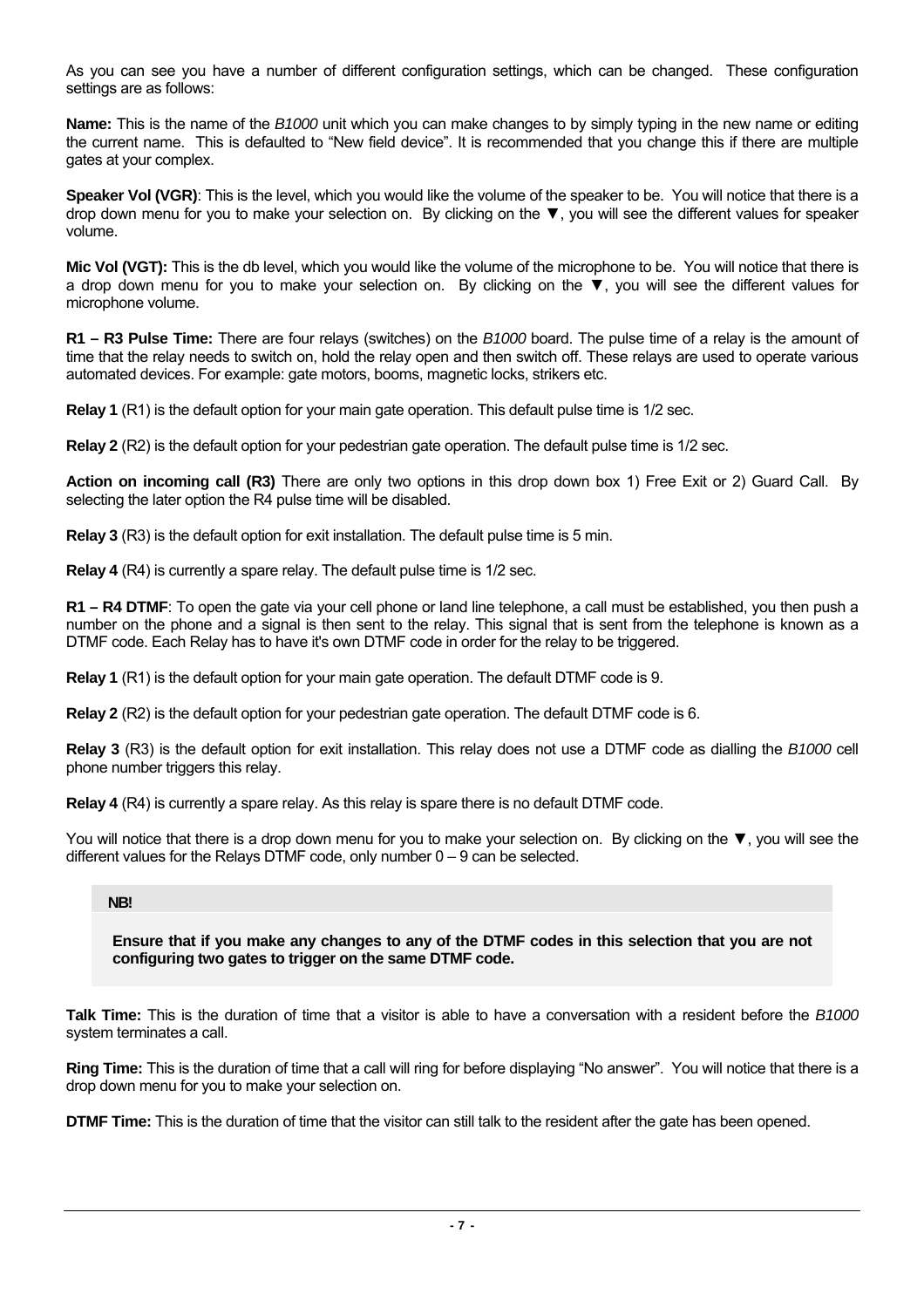# **WHAT IS A GATE ACCESS REPORT**

A gate access report is a complete report of the gate openings that has occurred during a specified period. With each opening of the gate the system logs the number that was called and whether or not the gate was opened. Along with the number that was called, it also logs the time, date of each call. See gate access report below.



### **Gate Access Report**

Keep Demo Unit Sales office [11BF53A7] Report from 12-08-2008 to 12-08-2008

| <b>Date</b> | Time  | Description                         | Res. Code      | Additional Info. |
|-------------|-------|-------------------------------------|----------------|------------------|
| 12-08-2008  | 14:30 | Vehicle gate triggered via Phone    |                | 0118050175       |
| 12-08-2008  | 14:30 | Call cancelled by visitor $(\#)$    |                | 0118050175       |
| 12-08-2008  | 14:41 | Call cancelled by visitor $(\#)$    | 2              | 0116992400       |
| 12-08-2008  | 14:42 | Call cancelled by visitor $(\#)$    |                | 0837846360       |
| 12-08-2008  | 14:44 | Pedestrian gate triggered via phone |                | 0118050175       |
| 12-08-2008  | 15:42 | Call cancelled by visitor $(\#)$    | $\overline{c}$ | 0118050174       |
| 12-08-2008  | 15:42 | Pedestrian gate triggered via phone | 3              | 0795289199       |
| 12-08-2008  | 15:43 | Vehicle gate triggered via Phone    | 5              | 0795289199       |
| 12-08-2008  | 15:44 | Vehicle gate triggered via Phone    | 6              | 0795289199       |
| 12-08-2008  | 15:45 | Pedestrian gate triggered via phone | 7              | 0795289199       |
| 12-08-2008  | 15:46 | Vehicle gate triggered via Phone    | 5              | 0795289199       |
| 12-08-2008  | 15:47 | Pedestrian gate triggered via phone | 5              | 0795289199       |
| 12-08-2008  | 15:48 | Vehicle gate triggered via Phone    | 5              | 0795289199       |

When you run a Gate access report you will be able to see the time and date of the call to the resident and whether or not the gate was opened. In the top right hand corner of the report you can see the name of the complex as well as the dates specified for the report. All users given access to run this report will be able to view any specified period, however no user will be able to make any changes to this report.

## **HOW TO RUN A GATE ACCESS REPORT**

To run the Gate Access report you must define the period that you require your data for. Click on the Gate Access in the left hand menu. You will see that there is a selection of gates. If your complex only has one gate then you will not be able to select another gate. If however your complex has more than one gate, click on the down arrow next to the name of the gate and click on the gate that you would like to run a report for. You must define a period for which you wish to generate a report.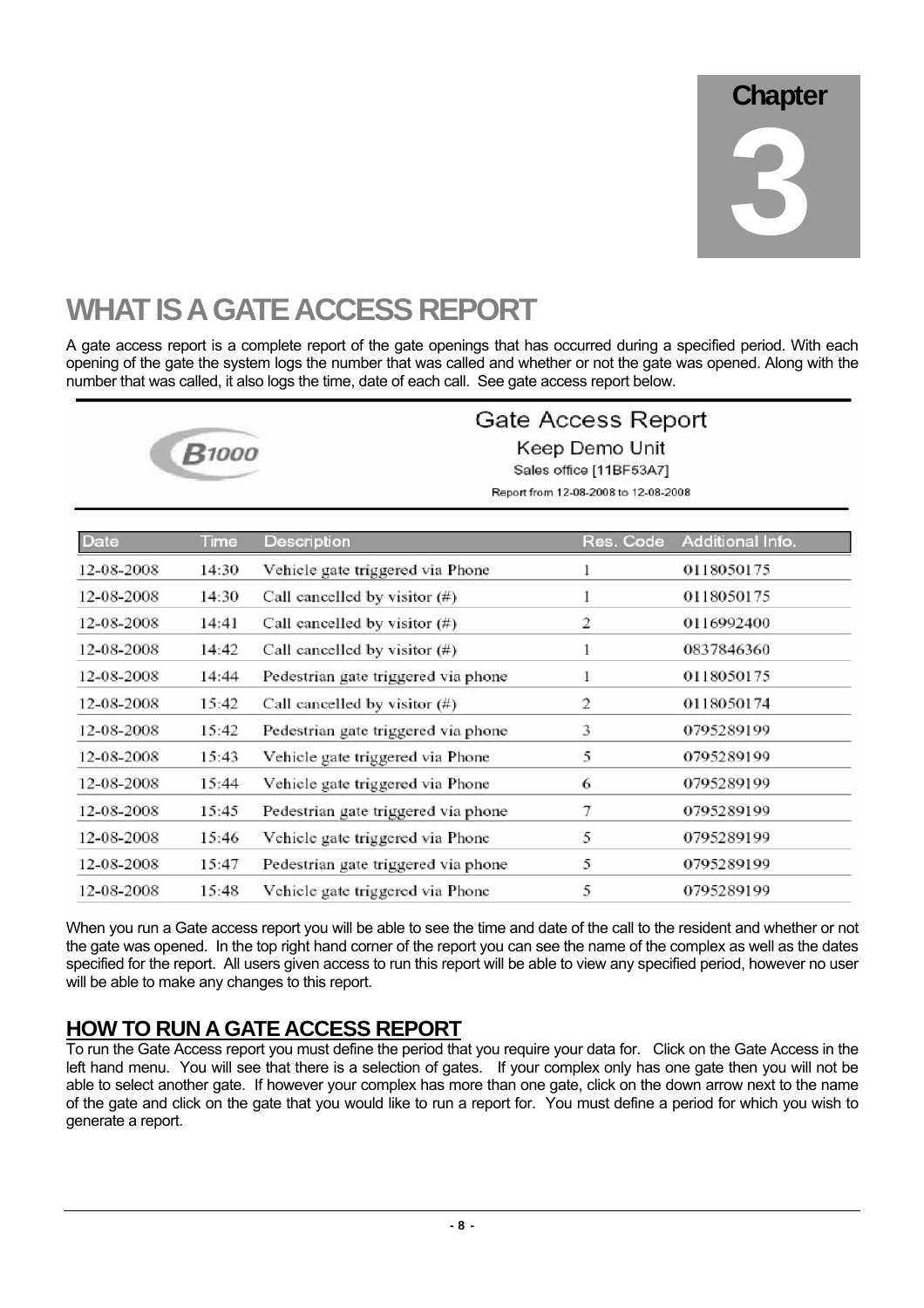Once you have defined your report dates, by clicking on the calendar button and selecting the dates, you then click on the Generate Report button. This will automatically take you to a page that notifies you if there is information for the specified dates as below

#### **Report Result**

You can right click the report link and select 'Save Target As...' to save the report to your desktop. You can left click the report link to open it. Keep\_Demo\_Unit\_Test\_Board\_gate\_access\_report.

To open your report click the underlined writing or right click and select 'Save Target As…' This report will open in a new browser page if you click on the writing. The gate access report will show the Name of the complex and the dates you specified.

**Note** 

All reports that are generated are only available in PDF format. To open these reports you will require Adobe Reader 5 or higher.

Only persons given access to view this report will be allowed to generate a Gate Access report. If you are not able to generate a Gate Access report please contact the Complex chairperson or administrator.

## **WHAT IS A TELEPHONE USAGE REPORT**

A Telephone usage report is a report that distributes the total cost of your cellular bill, received from your service provider at the end of the month. The distribution of the cost is calculated by dividing the cost amongst all the residents of the complex according to the duration of seconds that that specific resident has used. The motivation for this report is so that the residents with little to no visitors do not have to pay for the residents with many visitors. This report shows the resident number, duration of total calls made by that unit, the overall usage and the total cost for that unit (according to the amount entered in the generating stage).



## Telephone Usage Report

Keep Demo Unit

Report from 01-08-2007 to 12-08-2008

| Resident Code | Duration (Seconds) | Overall Usage | Total   |
|---------------|--------------------|---------------|---------|
|               | 991                | 76.3%         | R 76.29 |
|               | 86                 | 6.6%          | R 6.62  |
| 3             | 31                 | 2.4%          | R 2.39  |
| 4             | $\theta$           | $0.0\%$       | R 0.00  |
| 5             | 125                | 9.6%          | R 9.62  |
| 6             | 35                 | 2.7%          | R 2.69  |
|               | 31                 | 2.4%          | R 2.39  |
| 8             | $\theta$           | $0.0\%$       | R 0.00  |
| 9             | $\bf{0}$           | $0.0\%$       | R 0.00  |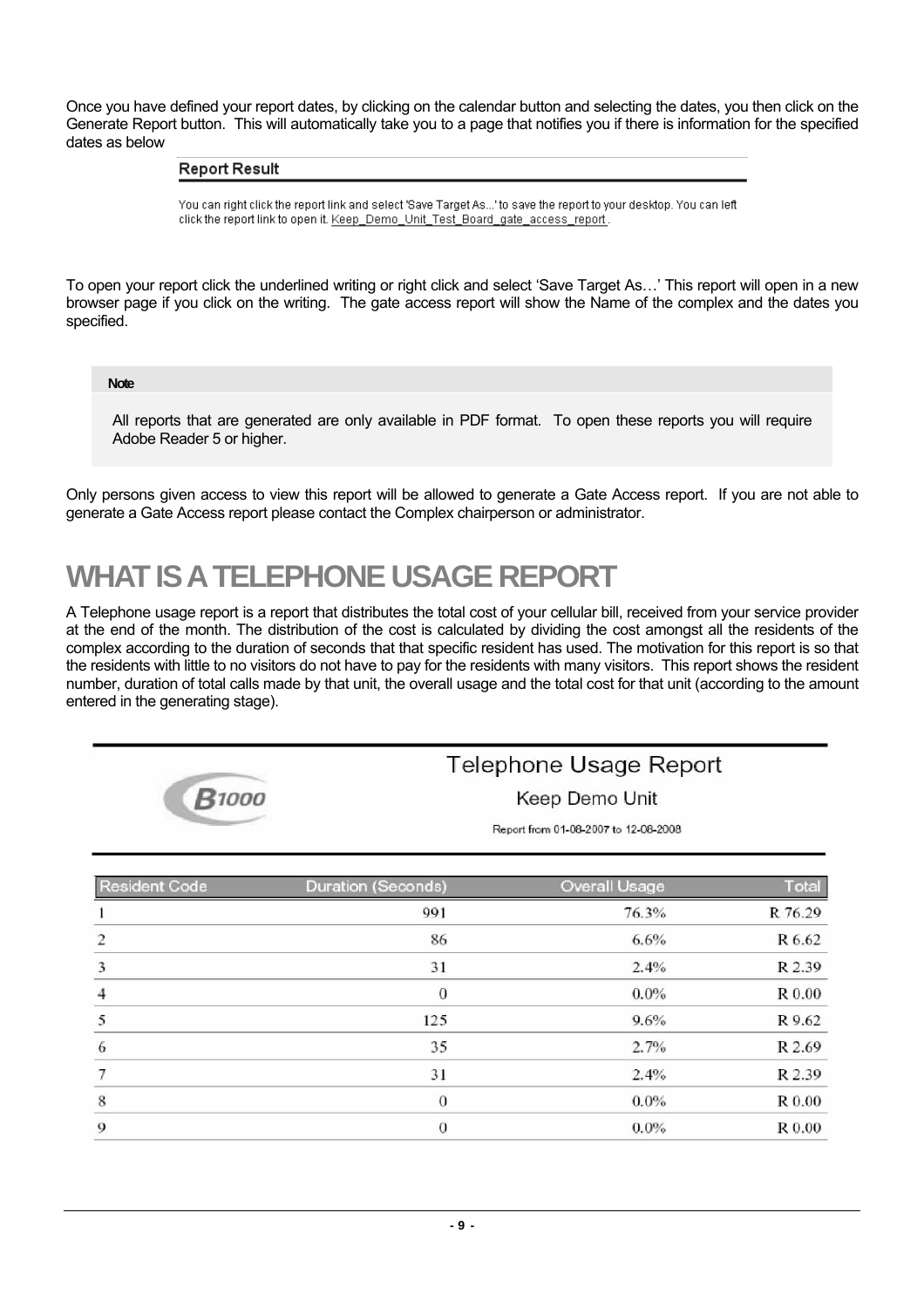### **HOW TO RUN A TELEPHONE USAGE REPORT**

Click on the Phone usage tag under reports on the left hand menu. The distribution is the total cost of you cellular bill, received from your service provider at the end of the month. In the space next to the distribute cost enter the total amount on the service providers invoice.

You must define a period for which you wish to generate a report by clicking on the calendar button next to the start date and end date. It is recommended that the start and end date of the report matches the invoice start and end date to get an accurate calculation.

| <b>COMMUNICATIONS</b>                                                                                                                                                                    |                                                                                                                                                | Tue Aug 12 18:14:23 GMT+02:00 2008<br>Logged in as Guest Guest. |
|------------------------------------------------------------------------------------------------------------------------------------------------------------------------------------------|------------------------------------------------------------------------------------------------------------------------------------------------|-----------------------------------------------------------------|
| <b>Keep Demo Unit</b><br>. Change Complex<br>Edit<br>· Phone List<br>·Spreadsheet<br>$-My B1000$<br>- Access Settings<br><b>Report</b><br>.Gate Access<br>Complex Audit<br>- Phone Usage | Generate a Telephone Usage Report<br>Distrbute Cost<br>Report Start Date<br>Report End Date<br><b>OPDF</b><br>Output Format<br>Generate Report | Log Off   Help   Hews   Version                                 |

Once you have defined the periods of the report and added the cost click on the Generate Report button. This will automatically take you to page that allows you to open the report.

#### **Report Result**

You can right click the report link and select 'Save Target As...' to save the report to your desktop. You can left click the report link to open it. Keep\_Demo\_Unit\_telephone\_usage\_report.

To open your report click the underlined writing or right click and select 'Save Target As…' This report will open in a new browser page if you click on the writing. The gate access report will show the Name of the complex and the dates you specified.

#### **Note**

All reports that are generated are only available in PDF format. To open these reports you will require Adobe Reader 5 or higher.

Only persons given access to view this report will be allowed to generate a Telephone Usage report. If you are not able to generate a Telephone Usage report please contact the Complex's chairperson, your installer or you local *B1000* distributor.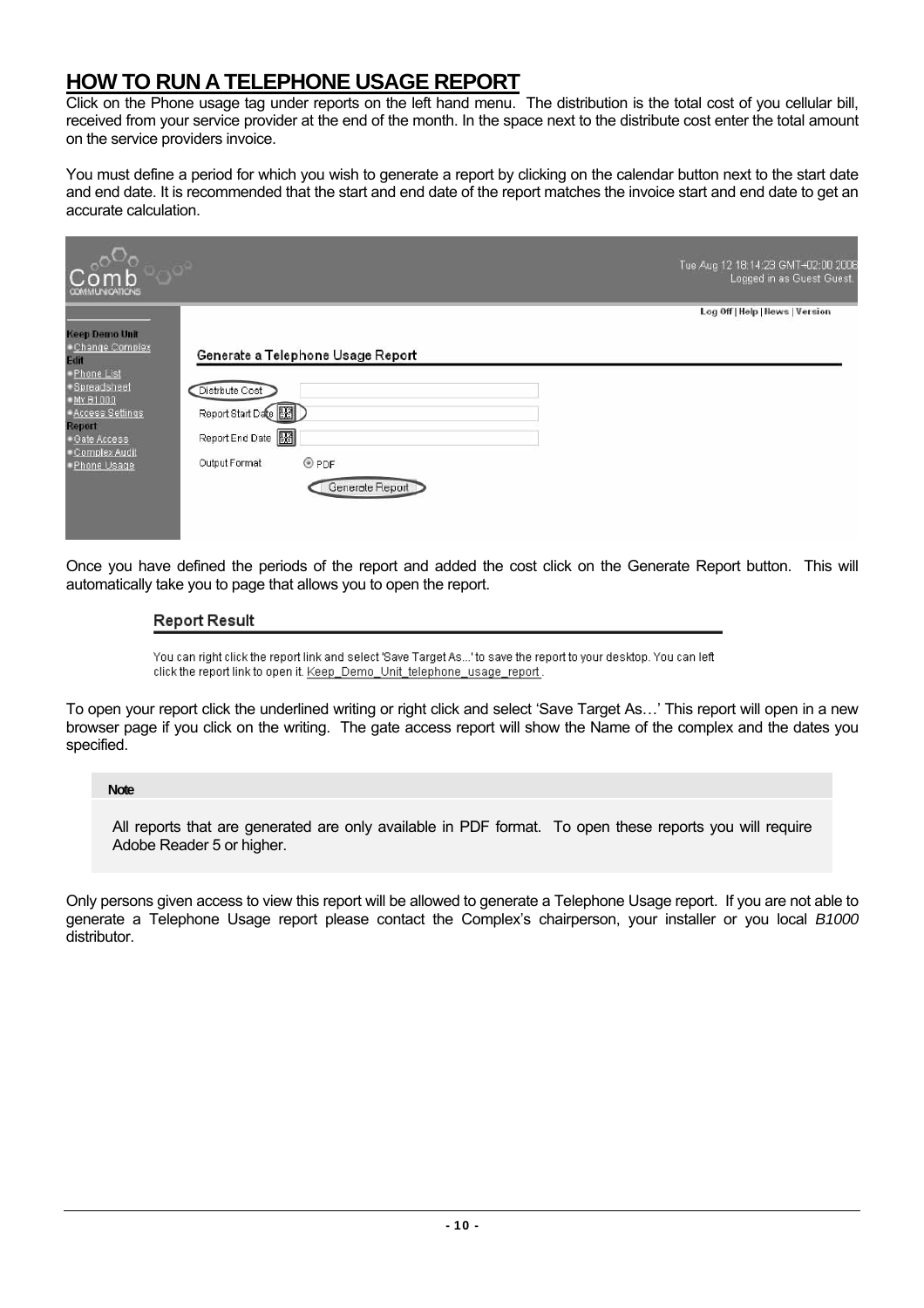# **WHAT IS A COMPLEX AUDIT REPORT**

A Complex Audit report is a complete report of all the edits/changes that have taken place during a specified period. The system logs who made certain changes to the system, what was changed and when the change took place. When you run a Complex Audit report you specify the period of time that you would like to view and the report will show you the time and date of the change as well as the user who made the change.

|            |       | <b>B</b> 1000 |        |               |                       | <b>Complex Audit Report</b><br>Keep Demo Unit<br>Report from 12-08-2008 to 12-08-2008 |                     |
|------------|-------|---------------|--------|---------------|-----------------------|---------------------------------------------------------------------------------------|---------------------|
| Date       | Time  | Login Name    | Action | Item Modified | <b>Field Modified</b> | <b>Before Change</b>                                                                  | <b>After Change</b> |
| 12-08-2008 | 13:43 | Guest         | Edit   | Unit $(2)$    | tel <sub>2</sub>      |                                                                                       | 0113331234          |
| 12-08-2008 | 13:43 | Guest         | Edit   | Unit $(2)$    | initial <sub>2</sub>  |                                                                                       | N <sub>2</sub>      |
| 12-08-2008 | 13:53 | Guest         | Edit   | Unit $(2)$    | te12                  | 0113331234                                                                            |                     |
| 12-08-2008 | 13:53 | Guest         | Edit   | Unit $(2)$    | initial <sub>2</sub>  | N2                                                                                    |                     |
| 12-08-2008 | 13:55 | Guest         | Edit   | Unit $(2)$    | initial2              |                                                                                       | N <sub>2</sub>      |
| 12-08-2008 | 13:55 | Guest         | Edit   | Unit $(2)$    | tel <sub>2</sub>      |                                                                                       | 0118050174          |
| 12-08-2008 | 15:23 | Guest         | Edit   | Unit $(6)$    | <i>initial1</i>       |                                                                                       | B                   |
| 12-08-2008 | 15:23 | Guest         | Edit   | Unit $(7)$    | contactName           |                                                                                       | b                   |
| 12-08-2008 | 15:23 | Guest         | Edit   | Unit $(7)$    | tell                  |                                                                                       | 0795289199          |
| 12-08-2008 | 15:23 | Guest         | Edit   | Unit $(7)$    | initial1              |                                                                                       | В                   |
| 12-08-2008 | 15:23 | Guest         | Edit   | Unit $(8)$    | contactName           |                                                                                       | $\mathbf{o}$        |
| 12-08-2008 | 15:23 | Guest         | Edit   | Unit $(8)$    | tel1                  |                                                                                       | 0118050175          |
| 12-08-2008 | 15:23 | Guest         | Edit   | Unit $(8)$    | initial1              |                                                                                       | $\Omega$            |

## **HOW TO RUN A COMPLEX AUDIT REPORT**

Click on the complex audit tag under reports on the left hand menu. You must define a period for which you wish to generate a report.

Once you have defined your report dates, by clicking on the calendar button and selecting the dates, you click on the generate Report button. This will automatically take you to a page that notifies you if there is any data for the specified dates.

To open your report click the underlined writing or right click and select 'Save Target As…' This report will open in a new browser page if you click on the writing. The Gate access report will show the Name of the complex and the dates you specified.

Only persons given access to view this report will be allowed to generate a Complex audit report. If you are not able to generate a Complex audit report please contact the Complex's chairperson, your installer or you local *B1000* distributor.